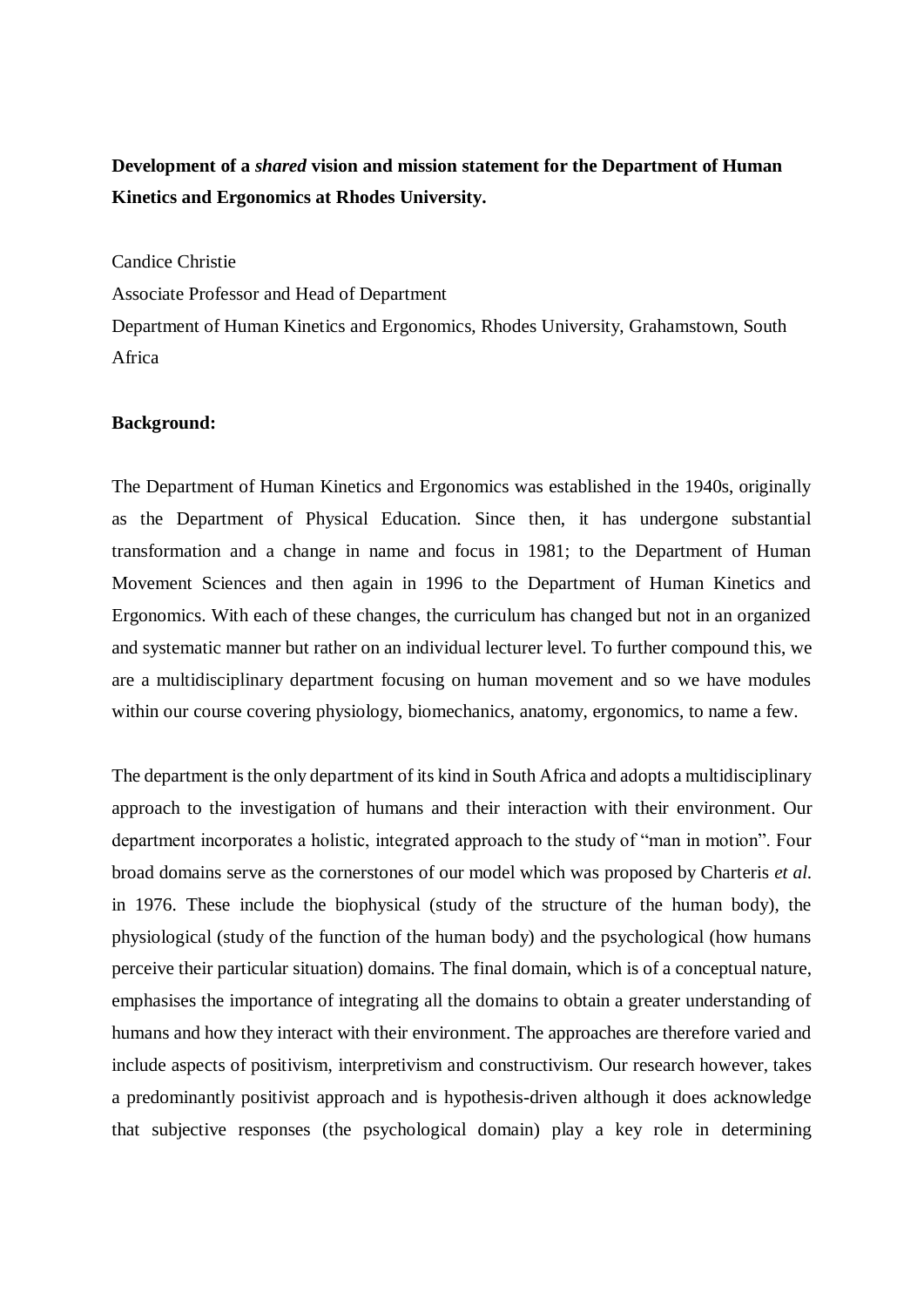performance. Translated to teaching, students are expected to have an understanding of all four domains although these are taught as separate modules.

Each staff member has expertise mostly in only one of these areas. While we expect students to integrate their understanding of humans using all of these modules, we do not specifically teach integration.

While the initial focus of this research was on a curriculum overview and then redesign, it was realized that this was premature and that before this could occur we needed to establish a vision and a mission. The vision and mission statements should be designed to answer the following basic questions: statements that explain who we are as a department, statements that explain our direction, purpose and reason for being and statements that make us unique. The Vision statement is very broad and forward looking and should also be inspiring. It should mean something to everyone within the department and not just the individual driving the process as a common and shared sense of purpose. The vision statement can serve as key piece of communicating to stakeholders, employees, and customers (students, researchers, etc) what the department is all about and how it can affect each of them positively.

Vision and mission statements are said to be an indispensable part of strategic planning (Darbi, 2012). While a few studies have found they have no impact (Piercy and Morgan, 1994; Simpson, 1994), most studies have commented on their effectiveness (Rigby, 1994; Lynch, 2000; Darbi, 2012). Mission statement are believed to be antecedents to any strategic plan (Wheelen and Hunger, 1998). They encompass the purpose of the department in line with the values and expectations of stakeholders (Johnson et al., 2008). They are broad and an overarching framework to develop a vision, strategic goals and objectives (Lynch, 2000; Darbi, 2012). They also communicate a strategic direction which is important for our stakeholders. Relevant stakeholders who could participate in the process of developing a vision and mission statement include, students (past and present), lecturers of the course, the university, employers of our students, relevant national and international organizations such as the International Ergonomics Association and the South African Medical Association, to name same.

Therefore, the purpose of this study was to develop a *shared* vision and mission statement for the Department of Human Kinetics and Ergonomics.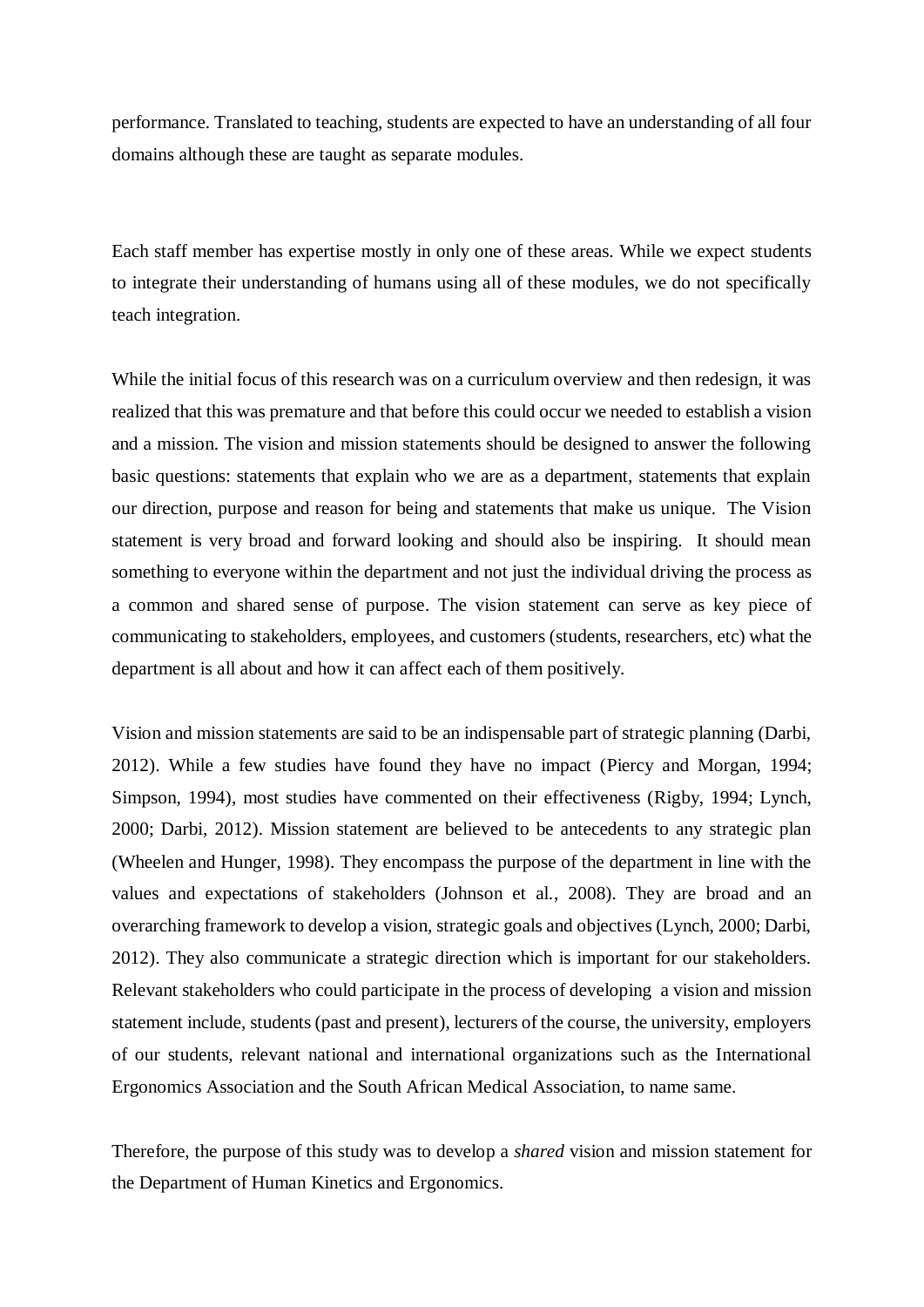#### **Method:**

The sample for this study included past and present students, current academic staff members and industry partners. The study was divided into four phases:

Phase one was an educational phase. Several sessions were held with the staff within the department explaining to them the ideas behind a curriculum review and the importance of first establishing a shared vision and mission with which to align our curriculum. The main purpose of this was to get 'buy-in' from the staff with respect to the importance of the project.

The second phase focused on the sharing of vision and mission statements from the university more broadly and then from like-minded departments both nationally and internationally. These were collected by the principal investigator and shared with the sample during a faceto-face session.

The third phase focused on brain storming sessions where the sample were asked certain questions pertaining to our strengths, weaknesses, opportunities and threats. The three groups of students, staff and employers did this exercise separately. This was followed by a session looking at answering more specific questions such as: Who are our students/'customers'? What services/products do we provide? What do we do best?, What do we do than no one else can do? What values govern our work?

The fourth and final phase only included the academic staff working in focus groups to develop vision and mission statements for the department. Scribes were assigned to each group to identify common threads and these scribes rotated between groups after every 5 minutes – this was facilitated by the principal researcher. The scribes then consolidated these into one shared vision and mission statement which was then refined by the group as a whole. This phase is still ongoing.

#### **Results:**

Although the project is still ongoing, preliminary findings suggest that the sample identified similar strengths, weaknesses, opportunities and threats. These were divided into three themes of research, teaching and community engagement.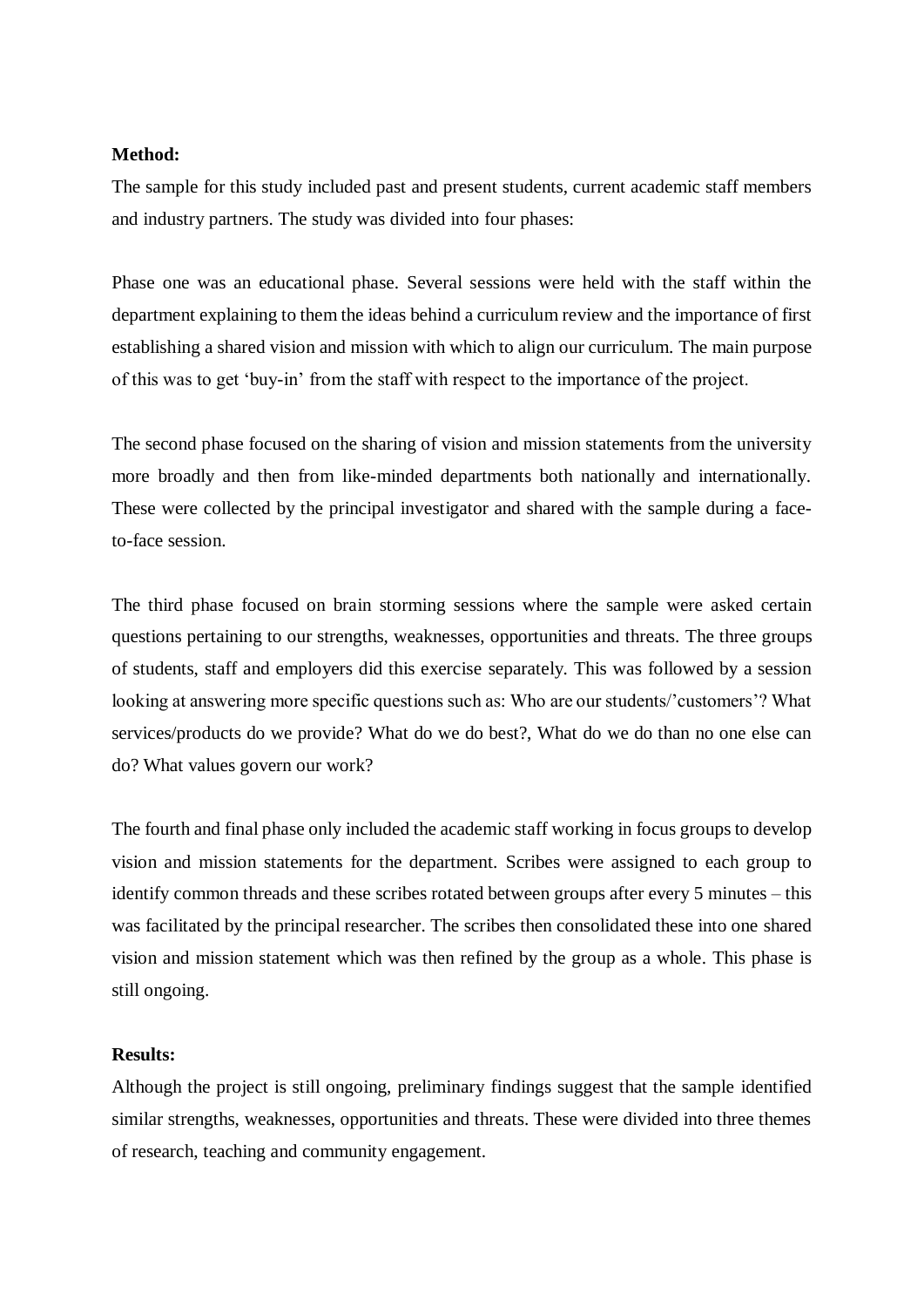*Teaching:* Our biggest strength in those three was identified as our teaching. Strengths highlighted included our academic rigour particularly at the undergraduate level and MSc/PhD levels. One of the biggest weaknesses identified was our honours curriculum.

*Research:* Research strengths were mainly in physical activity and health as well as sports science. Our biggest research weakness was ergonomics. This is despite the fact that we are the only ergonomics unit in the country which was seen as a unique selling point. It was felt that enhancing research in this area would increase the credibility of the department and enhance the teaching of that area.

*Teaching and Research:* Although our multidisciplinary focus was seen as a positive our greatest weakness was that we do not integrate the modules sufficiently and expect students to do this themselves.

*Community Engagement:* Our community engagement was seen as promising and definitely an area which had seen the most growth in recent years.

*Focus group findings*: Recently completed

*Shared Vision Statement*: Still in process – with aim of finalizing in the next 2 weeks.

*Shared Mission Statement*: Still in process – as above.

*Challenges:* Formulating a shared vision and mission has been challenging largely because of (i) our multidisciplinary focus and (ii) our application in the three spheres of physical activity and health, sports science and ergonomics. This process is still ongoing and the shared vision and mission statement is currently being developed.

#### **Conclusion**

This study highlights the importance of taking a systematic approach to curriculum redesign starting with a shared vision and mission involving all stakeholders.